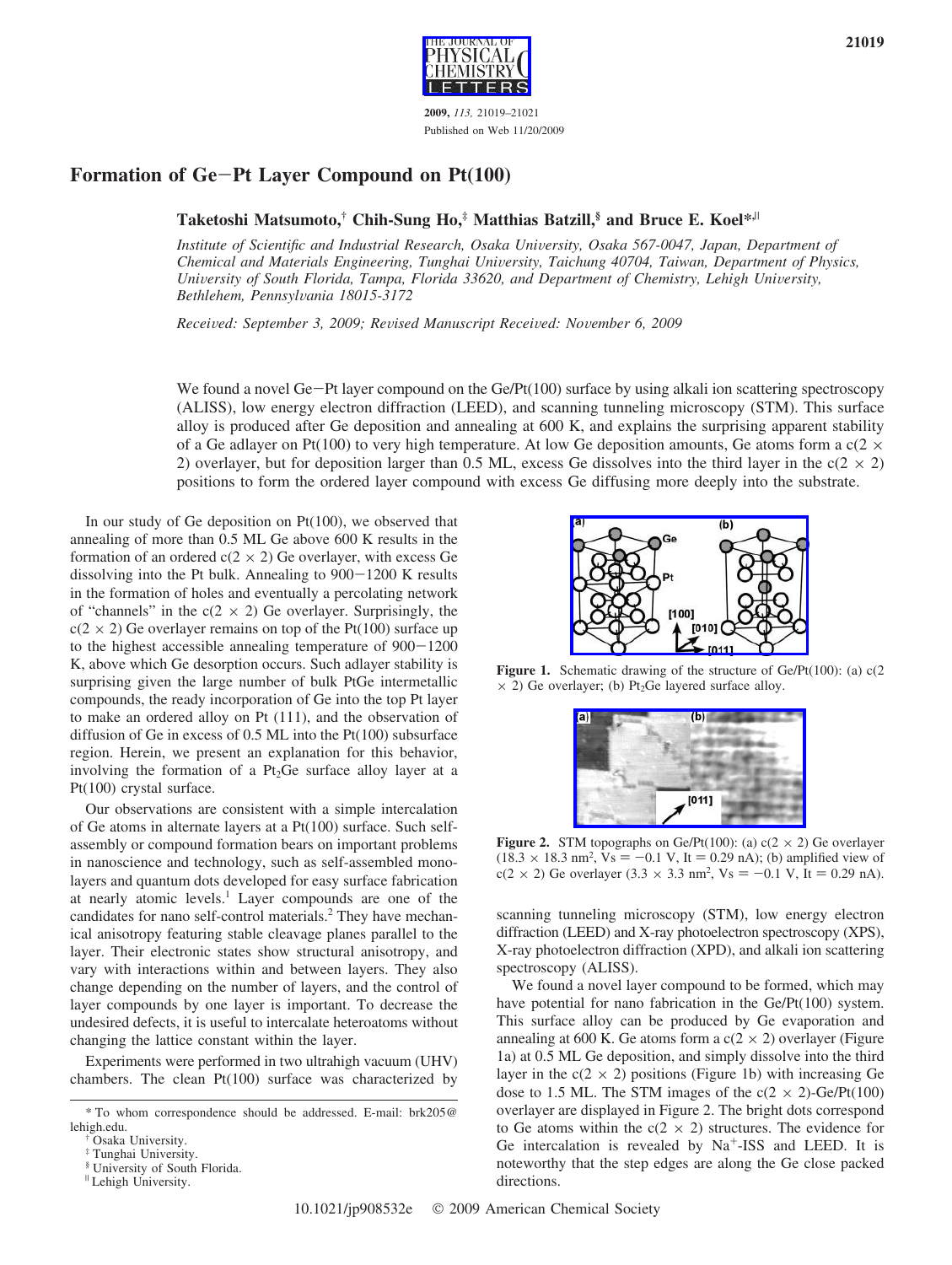

**Figure 3.** Schematic drawing of the mechanism of ISS polar scan at a surface.



**Figure 4.** Schematic drawing for assignment of the overlayer and surface alloy structure by using ALISS scans.

The overlayer (Ge layer) and surface alloy (Ge-Pt mixed layer) is difficult to distinguish by STM because Ge is observed higher than the Pt atoms<sup>3</sup> due to chemical contrast.<sup>4</sup> Na<sup>+</sup>-ISS is a powerful technique to reveal the surface atomic structure.<sup>5</sup> Figure 3 gives a schematic drawing of the mechanism inherent to ISS polar angle scans.  $Na<sup>+</sup>$  ions are scattered along the conical shape called a shadow cone by neighbor atoms,<sup>6</sup> and scattered back to the analyzer. The scattering from distant atoms and atoms in the lower level gives peaks at a higher polar angle of ∼70°. The energy of the detected ions depends on the mass of the atom from which the ions are scattered back, and by combining this with the critical angle created by the shadow cone, both the element type and the position of the scattering atom in the surface can be determined. The approach used to distinguish between a  $c(2 \times 2)$  surface overlayer and surface alloy is shown in Figure 4. No difference in critical angle is expected along the [010] azimuth for scattering on Ge (A1 and A3) and Pt (A2 and A4). However, along the [011] azimuth, the critical angle for scattering on Ge is expected to be lower than that for Pt in the case of a Ge adlayer (B and C1) but will be the same as that for Pt in the case of a surface alloy (C2 and C3).

The ALISS results are shown in Figure 5. These spectra showed different polar angles of ISS peaks for Ge and Pt scattering along the [011] azimuth. This indicates that the Pt(100) surfaces after 0.5 or 1.5 ML Ge deposition and annealing at 600 K contain the  $c(2 \times 2)$  Ge overlayer, as depicted in Figure 1. The  $c(2 \times 2)$  LEED pattern was observed on both surfaces. The Pt-scattered peaks along the [010] azimuth at higher polar angles are attributed to the scattering from the second layer on both surfaces (D). On the other hand, the Ge- and Pt-scattered peaks along the [011] azimuth appeared around 70° and are attributed to the scattering from the third layer for 1.5 and 0.5 ML Ge deposited on the surface, as illustrated in Figure 6 (E1 and E2), respectively. These ALISS results indicate Ge exists in the first layer at 0.5 ML and in both the first and third layers for 1.5 ML Ge evaporation. The negligible Ge-scattered peak along [010] and the Pt-scattered peak along the [011] for 1.5 ML Ge evaporation around 70° might derive from the shadow cone made by the atoms in the second layer. These results indicate that the first and second layers are Ge and Pt layers, respectively, regardless of the existence of Ge atoms in the third layer on Ge/Pt(100). A small amount of Ge atoms may be present in the second layer as impurities, and Ge atoms in the third layer may be located around defects such as holes and step edges, as seen in Figure 2. These situations may explain the broad peaks observed around 40° along the [011] azimuth.



**Figure 5.** ISS polar scan of Ge and Pt scattered signals along the [010] and [011] azimuths. The vector between the atom making a shadow cone and the atom scattering back ion to analyzer is indicated. The layer assignment of both atoms is also designated.

60

80

40

**9 Polar Angl** 

 $20$ 



Figure 6. Schematic drawing for assignment of the overlayer and the layered alloy with ISS polar scan.

The body-centered tetragonal  $Pt<sub>2</sub>Ge$  illustrated in Figure 1 is most plausible for 1.5 ML Ge deposition by analogy with the  $Si/Pt(100)$  surface.<sup>7</sup> The body-centered tetragonal Pt<sub>2</sub>Ge alloy does not exist as a bulk alloy structure, and thus is only produced as a surface length compound, reflecting the substrate structure strongly. The Pt layers of Si/Pt(100) rotate with respect to the substrate because of the ∼7% lattice mismatch, which could accelerate production of crystal boundaries. On the other hand, Ge/Pt(100) did not show such a rotation of the Pt layers. The Ge-Pt interaction is weaker than that for  $Si-Pt$ ,<sup>8</sup> and the Pt<sub>2</sub>Ge layer can perhaps accommodate more strain at the Pt(100) substrate than for Si/Pt(100). Both Si and Ge atoms are much smaller than Pt atoms (15 and 12%, respectively), and this strain relief is considered to stabilize their layer structures. We can generalize that couples of heteroatoms with mild interaction and large lattice mismatch can form layer compounds without a drastic change of surface and subsurface morphology.

The STM topograph of Figure 2a showed that the step edges of Ge-covered Pt substrates are along the Ge close packed directions. This indicates that the  $c(2 \times 2)$  Ge overlayers are stable and control the step directions of the Pt substrate. When we take the layer structure and the step direction into account, the Ge/Pt(100) surface is considered to be on a complicated balance among the Ge-Pt, Ge-Ge, and Pt-Pt interactions.

**Acknowledgment.** This material is based upon work supported by the National Science Foundation under Grant No. 0616644.